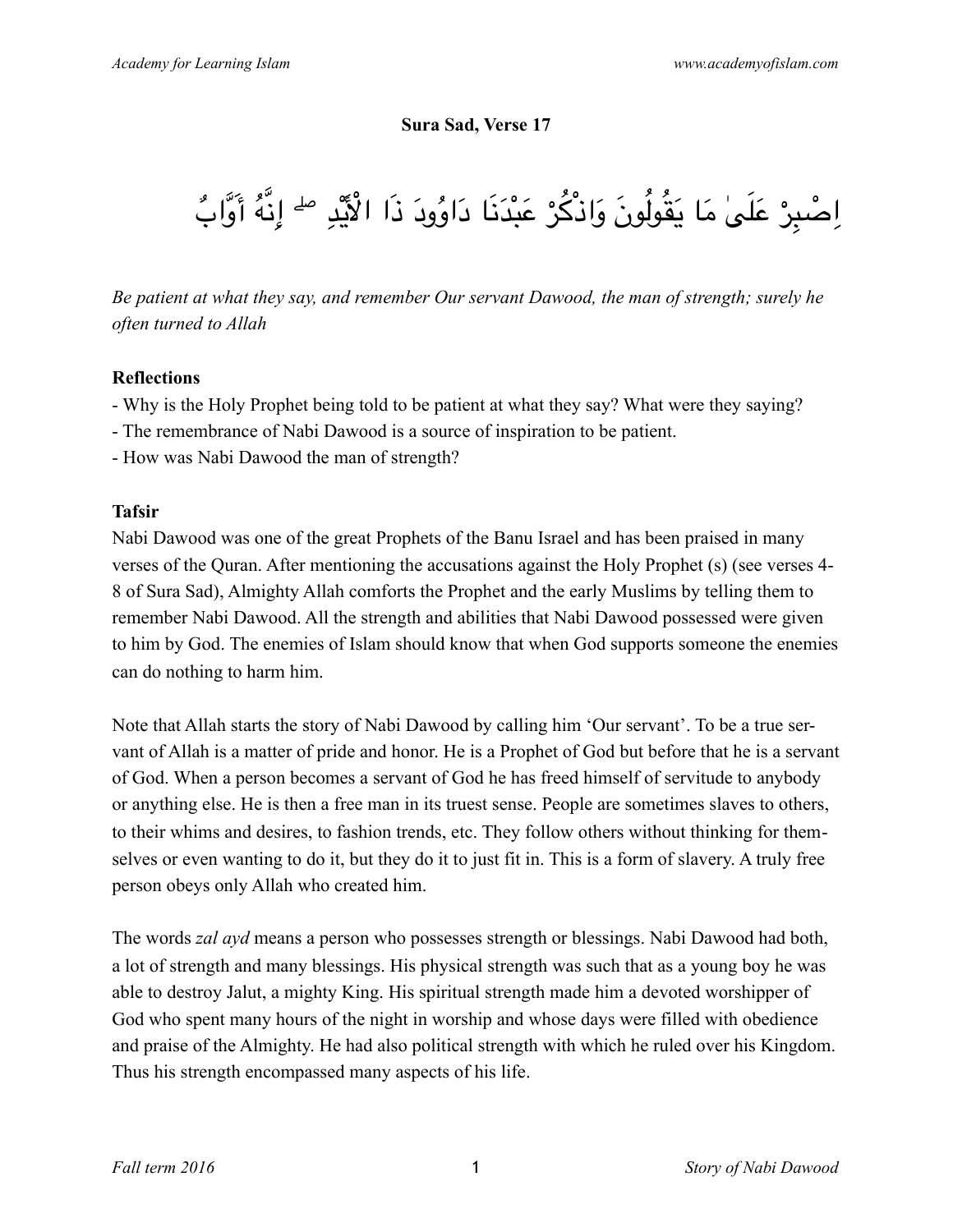Nabi Dawood was also blessed with many bounties. Allah made the iron soft for him. He ruled over a mighty Kingdom and had humans and Jinn serving him.

*Awwab* is a superlative form from the word *awaba*, meaning to turn voluntarily towards something. Nabi Dawood always turned to God, was continuously connected to Him. This was the source of his strength and success.

#### **Relevant Verses**

God made iron soft for Nabi Dawood – 34:10 God taught him to make armor used for protection  $-21:78$ 

## **Hadith**

## Imam Ali (a) talks about Nabi Dawood (a)

It is related by Nawf al-Bikali that: I saw that one night Amir al-mu'minin, peace be upon him, came out from his bed and looked at the stars, then he said to me: "O Nawf, are you awake or sleeping?" I said: "I am awake, O Amir al-mu'minin."

Then he said: O Nawf! Blessed be those who abstain from this world and are eager for the next world. They are the people who regard this earth as a floor; its dust as their bed-cloth; and its water as their perfume; they recite the Qur'an in low tones and supplicate in high tones and then they are cut off from the world like 'Isa (Jesus).

O Nawf! The prophet Dawud (David), peace be upon him, rose up at a similar hour one night and said, "This is the hour when whatever a person prays for is granted to him unless he is a taxcollector, an intelligence man, a police officer, a lute player or a drummer. From Nahjul Balagha, Hadith no.104

# **Important Lessons**

1) Leadership or even just following the right path often brings down condemnation from others.

- 2) It is necessary to be patient at the hurtful words of others.
- 3) Patience comes through being inspired by the examples of others.
- 4) To be an *abd* (servant) of Allah is a source of honor
- 5) Turning to Allah is the source of strength and success.

# **Story**

Before Dawood (alayhis salam) became king, Talut (Saul) was the king of Israel. When he set out with his army to fight Jalut (Goliath) and his forces, he tested his soldiers by telling them not to drink from a river which they were crossing. Only a small sip of water out of the hand was